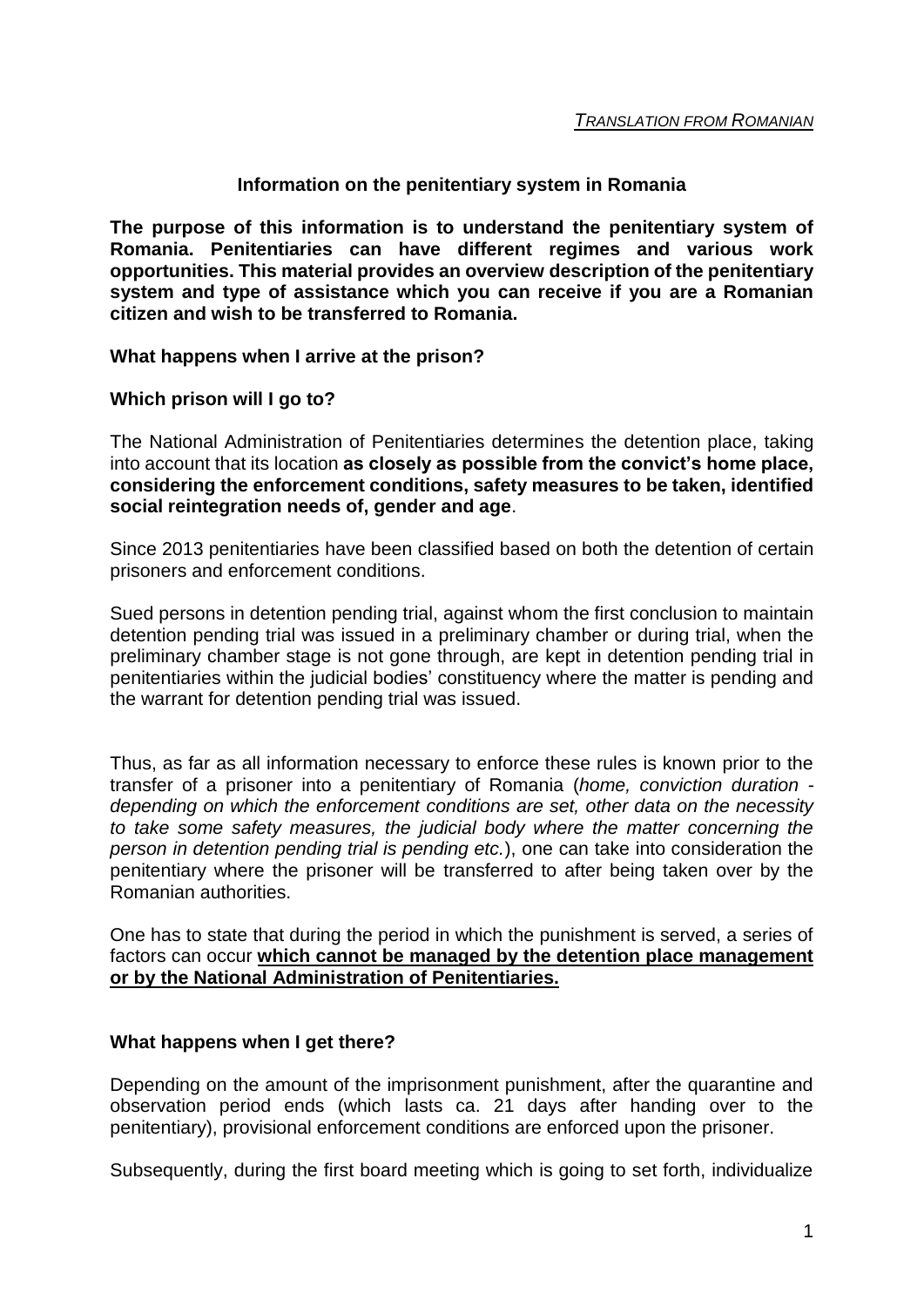and change imprisonment measure enforcement conditions, these conditions will also be set forth for the convict to be included in, considering:

- a) the duration of the imprisonment punishment;
- b) convict's degree or risk;
- c) prior criminal convictions;
- d) convict's age and health condition;
- e) convict's behaviour, positive or negative, including the behaviour during prior detention periods;
- f) identified needs and convict's skills, necessary to be included into educational, psychological assistance and social assistance programmes;
- g) convict's willingness to work and to attend educational, cultural, therapeutic, psychological counselling, social assistance, moral-religious, school training and professional training activities;

In this context, the aforesaid will serve the punishment in a penitentiary included in the category of convicts he is part of, being included in one of the four enforcement conditions: maximum safety, closed, semi-open, open, located near the home.

Prisoners are handed over to the closest penitentiary from the crossing border where they were taken over from, as stipulated in *the Cooperation protocol for taking over/handing over the persons who are subject of some final penal conviction decisions, at Romanian crossing borders*, concluded in 2014 between the International Police Cooperation Centre and the National Administration of Penitentiaries, being kept in custody in these detention places during the quarantine and observation period. At the end of this period, the procedure will take place as mentioned above.

Convicted persons are handed over to a penitentiary facility based on an imprisonment punishment enforcement warrant, on a final judicial conviction decision acknowledging the foreign decision that enforced a punishment according to internal laws by a national court and on an identity card or an identification minute.

Persons in preventive custody are handed over to a penitentiary, based on a preventive custody warrant and a conclusion to maintain the preventive custody measure, issued in a preliminary chamber or during the trial in first instance (when the stage of preliminary chamber is suppressed), as well as on an identity card or an identification minute.

These documents represent *sine qua non* conditions to be handed over to a penitentiary.

Further conditions and necessary documents to be handed over to a penitentiary are stipulated in the enforcement regulation of *Law 254/2013 on the enforcement of punishments and measures ordered by judicial bodies during the penal lawsuit*.

Persons sentenced with educational imprisonment measures are handed over to detention or educational centres, based on final judicial decisions ordering that measure, after being identified. Persons who are sentenced with educational imprisonment measures against whom the enforcement or enforcement continuance was ordered in a penitentiary, are taken over from penitentiaries stipulated in the Cooperation Protocol for taking over/handing over persons subject of final penal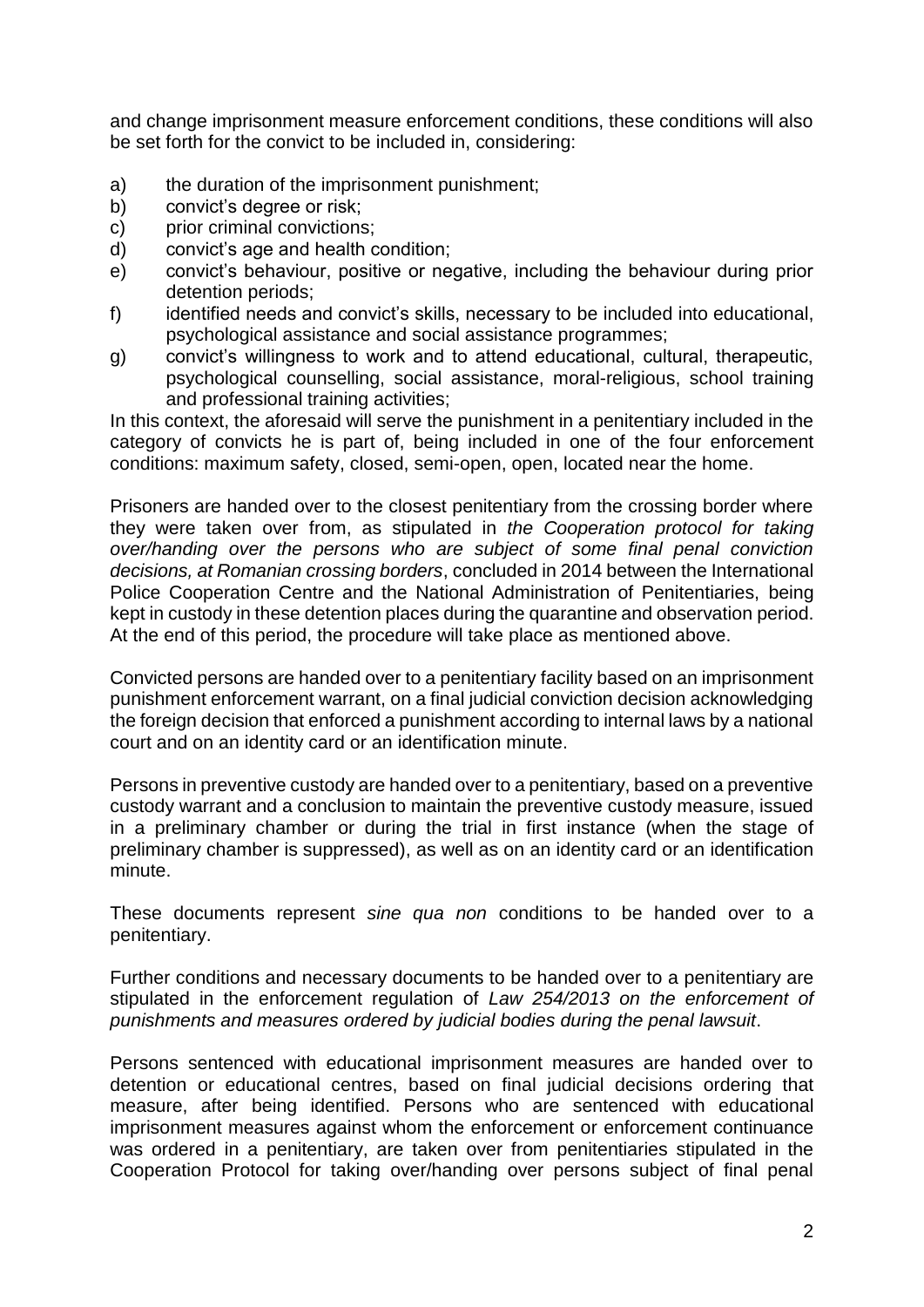conviction decisions, at Romanian crossing borders, concluded in 2014 between the International Cooperation Centre and the National Administration of Penitentiaries; they are transferred into penitentiaries classified on the detention of these prisoners, in accordance with the Decision of the General Director of the National Administration of Penitentiaries for subordinated facilities classification.

### **What is the incarceration procedure after arrival into the country (registration, fingerprinting, possibility to meet a consultant/psychologist, etc.)? Who will I meet?**

Convicts are received in specially equipped spaces, women being separated from men. Measures ordered against convicts after arriving in a penitentiary are taken in the following order:

- performing a thorough body search
- drawing up a personal items inventory;
- performing a **general clinical examination** by the penitentiary speciality staff, the findings being recorded in the medical record;
- **fingerprinting** with a subsequent sending and storing them on paper in the convict's individual file and electronically in the national fingerprint comparison database;
- taking pictures in order to operationalise the records;
- c**onvict's** b**riefing about convicts' rights, obligations and interdictions as well as on possible rewards, violations and disciplinary sanctions that can be enforced**;
- i**nterviewing** in order to determine the convict's immediate needs.

If the convict presents disabilities, the penitentiary administration orders necessary punishment enforcement measures, observing human dignity.

After a convict is handed over to the penitentiary, he/she will be assigned to the quarantine and observation department for a period of 21 days.

**Minors** serve the educational imprisonment punishment separately from committed persons and those with the age beyond 21.

Persons who are newly arrived in detention places are accommodated in separate rooms, depending on gender and age and on other legal requirements, house or safety rules.

During the quarantine and observation period, **initial evaluation and intervention activities as well as medical examinations are being carried out, briefing and documentation measures under guard and surveillance are ordered.** In this period **a multidisciplinary evaluation of each prisoner is carried out from educational, psychological and social perspective, determining educational, psychological and social assistance needs**. Depending on the findings of the initial evaluation, an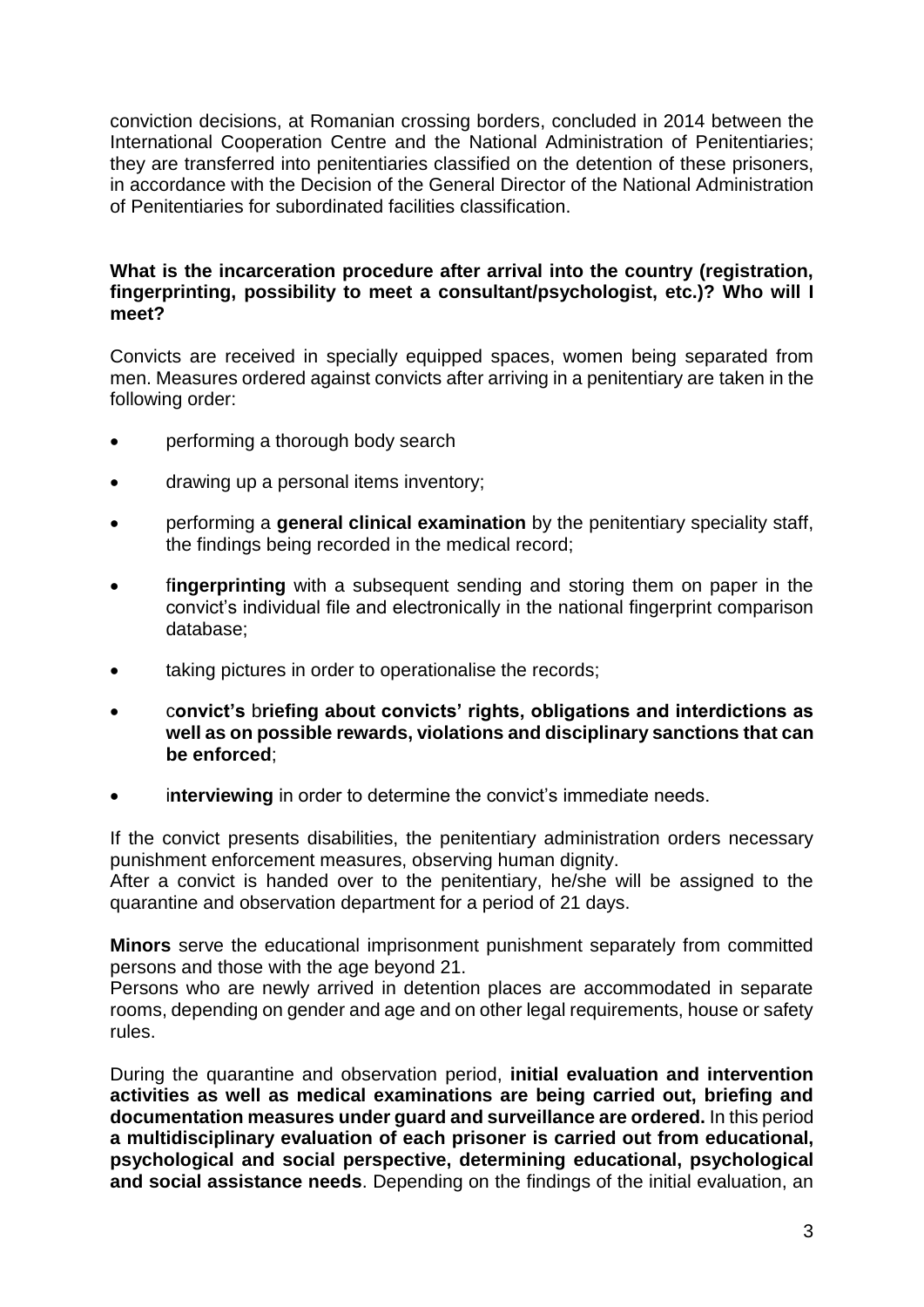*Individualized Evaluation, Educational and Therapeutic Plan* is drawn up for convicts, observing priority needs of intervention and consulting the convict. The Individualized Evaluation, Educational and Therapeutic Plan is completed and amended whenever necessary. The inclusion of convicts into activities recommended in the Individualized Evaluation, Educational and Therapeutic Plan is performed taking into account identified needs, imprisonment enforcement conditions and their enforcement moment.

All prisoners in the quarantine and observation period are included in a multidisciplinary programme aiming at: the knowledge and evaluation of each person's needs from educational, psychological and social perspective, in order to draw up speciality recommendations.

**Psychological evaluation**. The *psychological evaluation*, as an integral part of the multidisciplinary evaluation, substantiates the planning of any psychological step and takes into account the identification of main psychological risks and needs, in order to set specific steps during the punishment enforcement.

The initial psychological evaluation aims at:

- correct identification and diagnostics of psychological problems;
- identification or intervention needs and drawing up of recommendations, stressing crisis situations (identification of suicide risk etc.);
- maintaining the optimum functioning level and avoiding mental problems exacerbation;
- identification of situations representing a risk for detention place safety, staff and other inmates;
- evaluation of the prisoner's adaptive potential.

The findings of the convict's psychological evaluation substantiate the completion of documents necessary to render a decision within boards established within the detention places.

**What happens to my property?** When receiving convicts in a detention place, their assets are inventoried and are subsequently deposited in the facility warehouse; depending on their needs, part of the assets can be left on convicts in order to be stored in detention place rooms. Items exceeding the prisoners' rights stipulated in OMJ 2714/C/2008 can be handed over to their family or relatives, upon prisoners' request.

**Will I be able to make a phone call?** Immediately after being received in a penitentiary, the convict is entitled to personally inform or to request from the administration to inform a family member or another person designated by him/her, about the penitentiary where he/she can be found.

The penitentiary administration has the obligation to inform the inmate about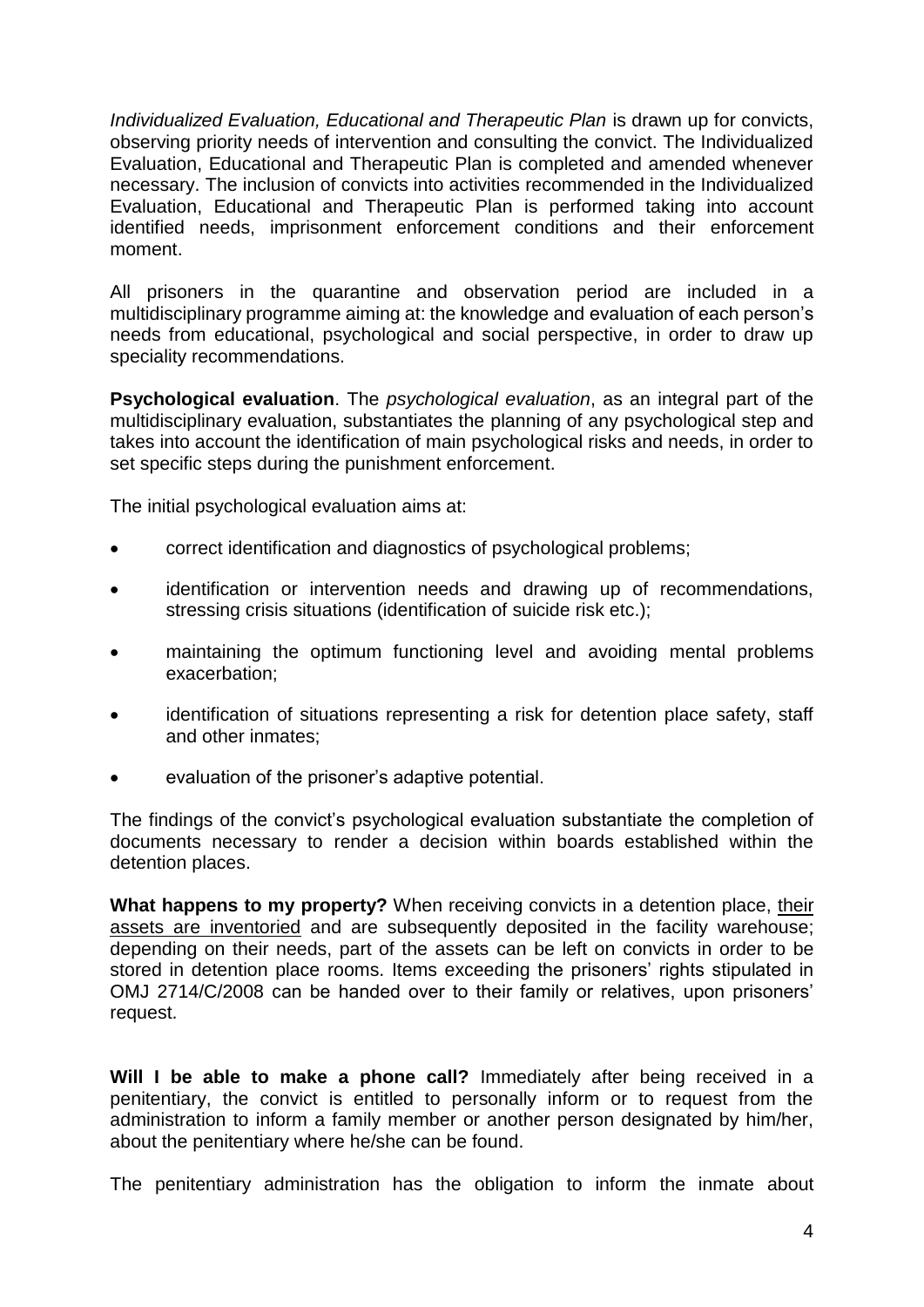appropriate law provisions and to record in a minute the way in which the briefing took place.

If the inmate **is not a Romanian citizen,** he/she is entitled to inform or to request to inform the diplomatic mission or the consulate of his state or, as the case may be, an international humanitarian organisation if he/she does not wish to benefit from the assistance of authorities from his country of origin or the competent international organisation representative office **if he is a refugee** or, from any other reason, is under the protection of such an organisation.

These stipulations apply accordingly to prisoners in detention pending trial.

As regards persons who are being sanctioned with educational imprisonment measures, we would like to point out that within 3 days after being committed into the centre/penitentiary, the centre or penitentiary director (if an educational measure is enforced/continued to be enforced in the penitentiary), takes appropriate measures to inform the family or the legal representative, in writing, about visitation possibilities and ways to support the social reintegration process taking place within the centre.

If the inmate does not speak or does not understand Romanian or cannot express himself, the penitentiary administration orders necessary measures to brief about this and to draw up a minute in this respect.

In case of Romanian citizens belonging to national minorities, the briefing will be done in their native language.

# **Visitation right, packages, and phone calls**

**The right to make phone calls**. "Depending on enforcement conditions in which they are included, prisoners can make phone calls as follows:

- a) d*aily*, by prisoners upon which an open, semi-open or closed regime is enforced, as well as upon those against which enforcement conditions have not been set yet, 10 phone calls, with a cumulated maximum duration of 60 minutes;
- b) d*aily*, by prisoners upon which a maximum safety regime is enforced, as well as upon those which represent penitentiary safety risk, 3 phone calls, with a cumulated maximum duration of 30 minutes;

**Visits**. The prisoners are entitled to the following number of visits:

- a) prisoners upon which an open regime is enforced, are entitled to 6 visits monthly;
- b) prisoners upon which an semi-open regime is enforced, are entitled to 5 visits monthly;
- c) prisoners upon which the punishment enforcement regime has not been set yet, are entitled to 5 visits monthly;
- d) prisoners upon which a closed regime is enforced, are entitled to 5 visits monthly;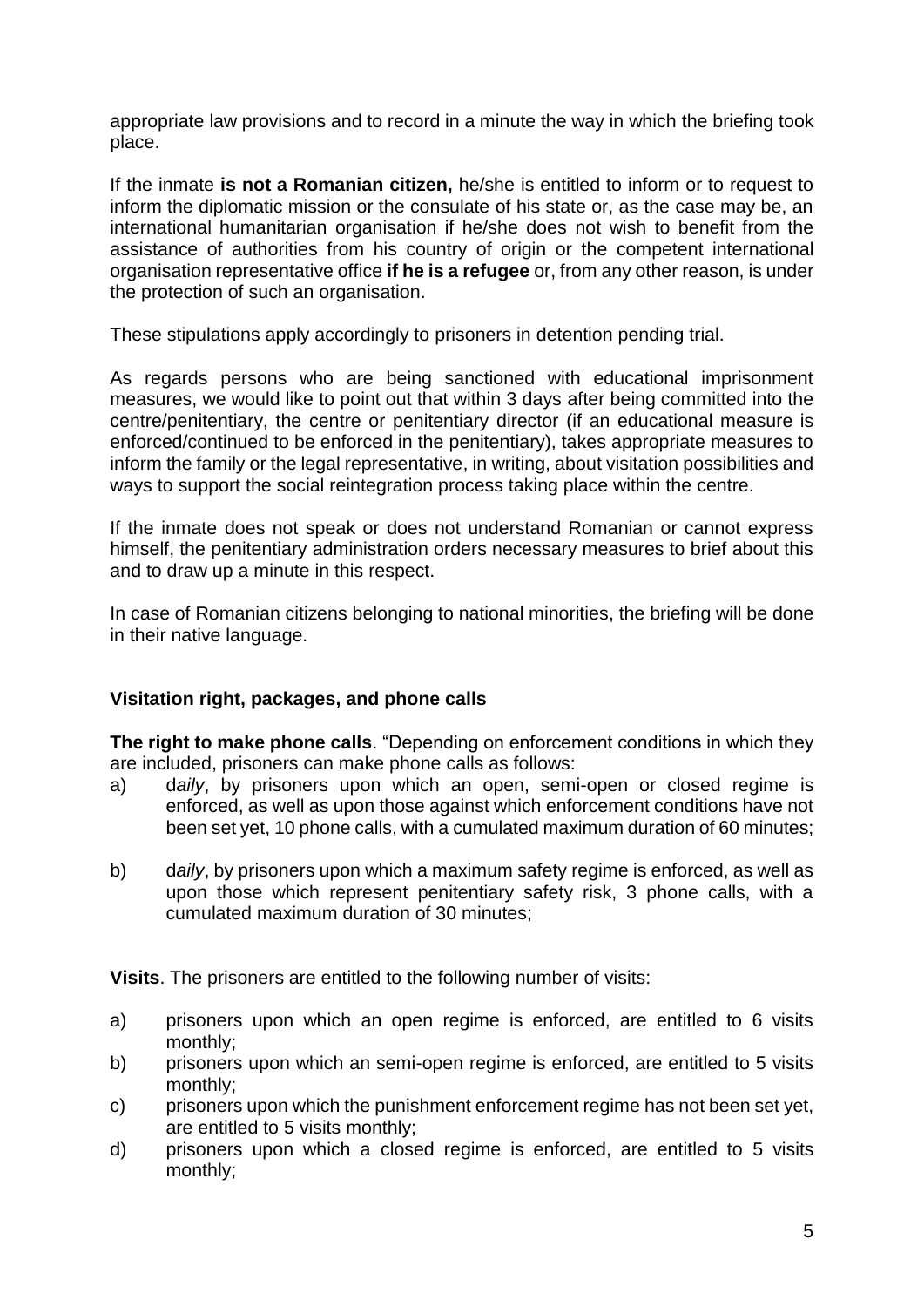- e) prisoners upon which a maximum safety regime is enforced, are entitled to 3 visits monthly;
- f) pregnant women or women who have given birth, during the period when they nurse the child inside the detention place, are entitled to 8 visits monthly (art. 142 of the Enforcement Regulation of Law no. 254/2013);

The **right to receive packages**. Prisoners are entitled to receive a package every month, containing food with a weight of max. 10 kg, to which a quantity of max. 6 kg of fruit and vegetables can be added (art. 148 par. (4) of the Enforcement Regulation of Law no. 254/2013).

## **What will my cell be like?**

- Penitentiary detention rooms are equipped in order to provide appropriate natural and artificial light as well as ventilation, with heating installations and hygienic-sanitary utilities in order for every prisoner to have access to toilets and sanitary installations for satisfying his physiological needs. Convicted persons have permanent access to drinking water, warm water being supplied according to a schedule approved by each detention place administration, in rooms with showers, in shared bathrooms within detention departments.
- accommodation rooms are equipped with furniture which allows prisoners sleeping conditions, keeping their personal items, serving meals and carrying out some educational activities.

### **Practicing sports**

Access to sports activities is guaranteed to all prisoners who are medically fit and wish to attend them.

*Depending on existing possibilities, the penitentiary administration provides to prisoners, in specially equipped spaces, individual or collective practicing of games or sports and recreational activities, in order to maintain their physical and mental condition, taking into account their health, skills, age and preferences.*

*Prisoners kept in open, semi-open and closed regime can attend sports activities carried out outside the penitentiary.*

*At least one competition is organised in each detention place every month, attended by prisoners.*

*At least a sports competition is organised in each detention place every quarter, attended by prisoners, taking into consideration seasons and existing material basis."*

### **The Right to Leave the Prison**

Depending on the punishment enforcement regime to which they were assigned to,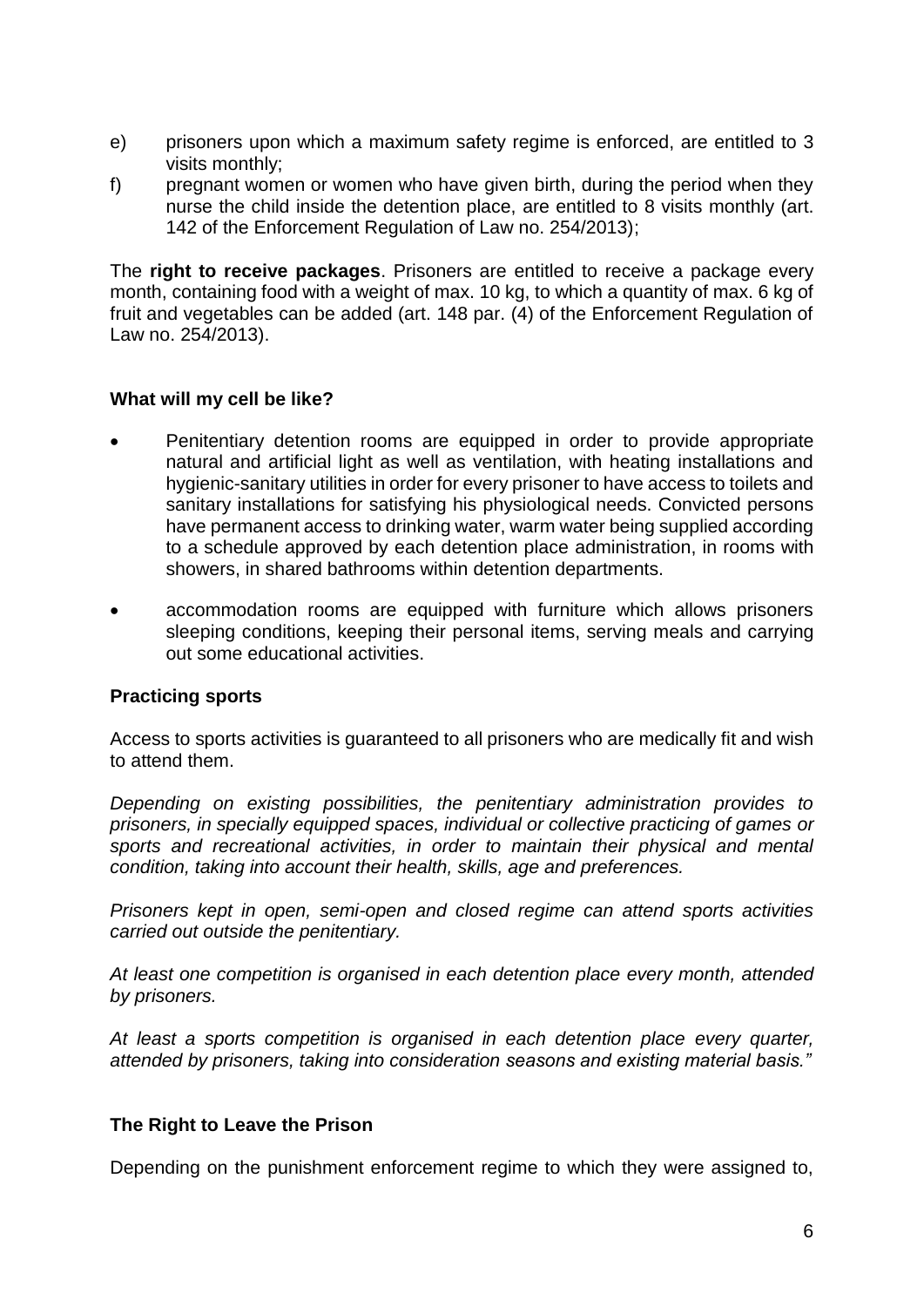after fulfilling legal conditions, inmates can be granted rewards consisting in:

- permission to leave the penitentiary for a day but no more than 15 days per year;
- permission to leave the penitentiary for a duration of no more than 5 days and no more than 25 days per year;
- permission to leave the penitentiary for a duration of no more than 10 days and no more than 30 days per year;

## **Prison Regime**

- **maximum safety regime** will be initially enforced upon persons convicted to life imprisonment and to persons convicted to imprisonment for more than 13 years, but also upon those who represent a risk to penitentiary safety. Exceptionally, the nature and way in which an offence is committed, as well as the convict's person can determine his inclusion into immediately lower enforcement conditions as degree of severity, pursuant to the conditions set forth with this law enforcement regulation;
- **closed regime** will be initially enforced upon persons convicted to an imprisonment punishment of more than 3 years but no more than 13 years. Exceptionally, the nature and way in which an offence is committed, as well as the convict's person and his behaviour until the enforcement conditions are set, can determine his inclusion into immediately lower or higher enforcement conditions as degree of severity, pursuant to the conditions set forth with this law enforcement regulation;
- **semi-open regime** will be initially enforced upon persons convicted to an imprisonment punishment of more than one year but no more than 3 years. Exceptionally, the nature and way in which an offence is committed, as well as the convict's person and his behaviour until the enforcement conditions are set, can determine his inclusion into immediately lower or higher enforcement conditions as degree of severity, pursuant to the conditions set forth with this law enforcement regulation;
- **open regime** will be initially enforced upon persons convicted to an imprisonment punishment of no more than one year. Exceptionally, the nature and way in which an offence is committed, as well as the convict's person and his behaviour until the enforcement conditions are set, can determine his inclusion into immediately higher enforcement conditions as degree of severity, pursuant to the conditions set forth with this law enforcement regulation;

# **Prisoners with Disabilities**

*The National Administration of Penitentiaries and the penitentiary administration order specific measures to protect inmates' physical and mental health with disabilities.*

*Convicts having disabilities are provided conditions to attend educational, cultural,*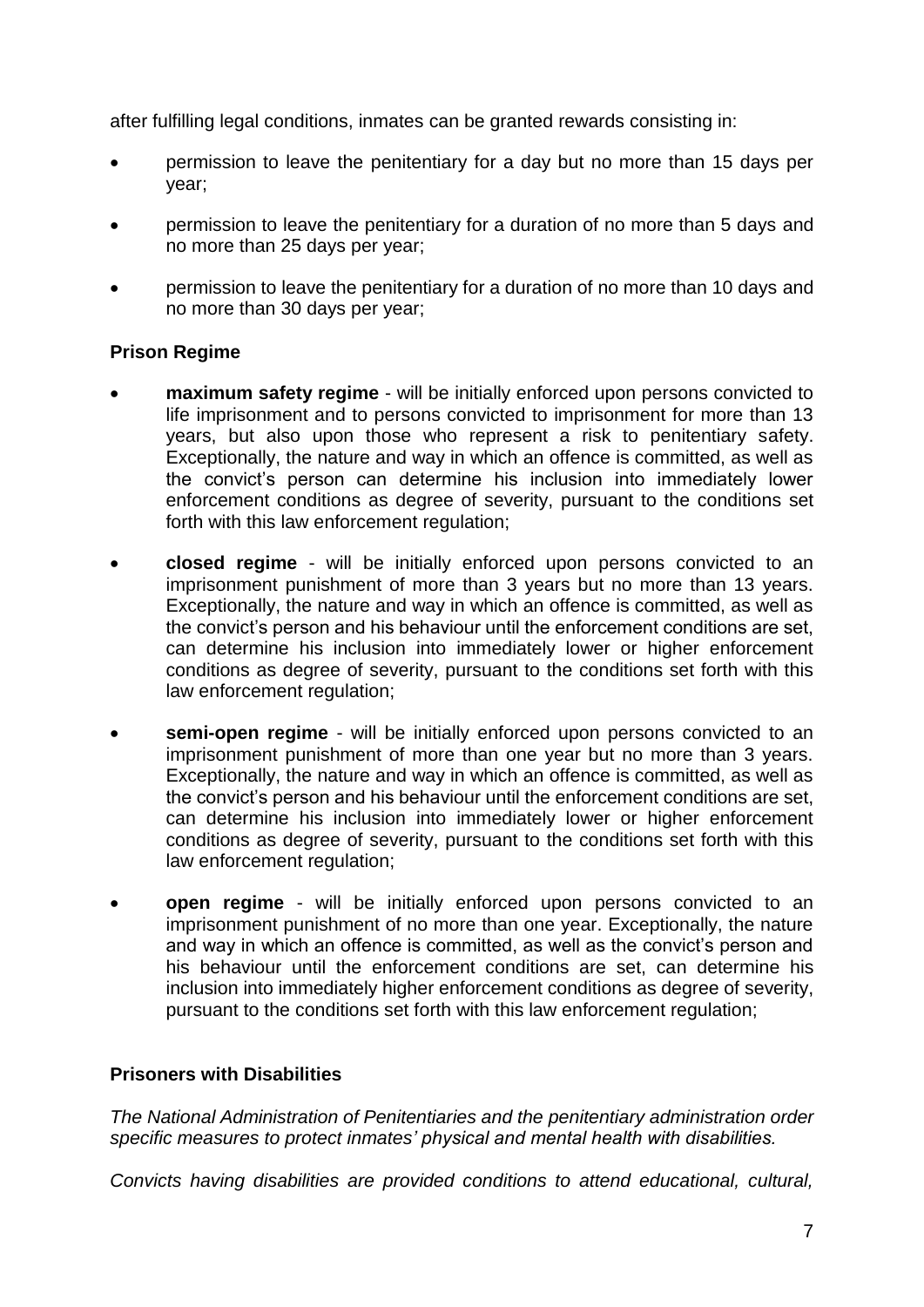*therapeutic, psychological counselling, social assistance, moral-religious activities, in accordance with their needs and personality and depending on their options and skills.*

*Inmates' professional training activities having disabilities can be organized by the penitentiary administration, in cooperation with the specialized staff from the Ministry of Labour, Family, Social Protection and Elderly."*

The Ergotherapy Programme Manual (Neuromotor Impairments Workshop and/or Elderly / Mental Impairments Workshop/Sensory Impairments Workshop) has been promoted in penitentiaries since 2014. The purpose of ergotherapy activities is to identify and contribute to the restauration of independence of persons with disabilities, independence targeting two elementary aspects: adjustment to their deficiency and/or their status improvement. Ergotherapy is addressed to persons having mental/neurological/motoric deficiencies and aim at their psycho-motoric recuperation.

As regards prisoners with prior **drug and alcohol consumption antecedents**, there are specialized programmes which they can attend: a *Psychosocial assistance programme meant for persons with addiction antecedents*, or a specific *Psychological assistance programme for persons with antecedents in alcohol consumption - Antialcohol*.

Furthermore **former drug consumers from penitentiaries** can be selected in order to be included in a therapeutic community in the Jilava, Rahova and Targsor penitentiaries.

The therapeutic community imposes the existence and establishing of a physically delimited space where, based on specific work strategies and principles, prisoners benefit on medium or long term, from specific assistance to change their behaviour, to study and exercise new abilities and social responsibilities by maximizing the involvement and participation of each beneficiary in his/her own rehabilitation process. These persons are also included in the National Mental Health Programme (that provides substitutive treatment with methadone).

As regards the special assistance granted to prisoners with disabilities/learning problems, drug and alcohol addiction, HIV/AIDS carriers from medical perspective, we inform you that medical assistance of these persons takes place complying with valid legal stipulations.

For **HIV/AIDS-infected persons -** "during the period they serve the punishments and imprisonment measures, **any form or discrimination** due to race, nationality, ethnic origin, language, religion, gender, sexual orientation, political opinion or appurtenance, social origin, age, disability, non-contagious chronic disease, **HIV/AIDS infection or due to other similar grounds is forbidden**."

"HIV-AIDS-infected persons are entitled to have personal data kept confidential and **cannot be subjected to discriminatory treatment** and the right to education or work cannot be forbidden".

**How do I transfer to a different prison?**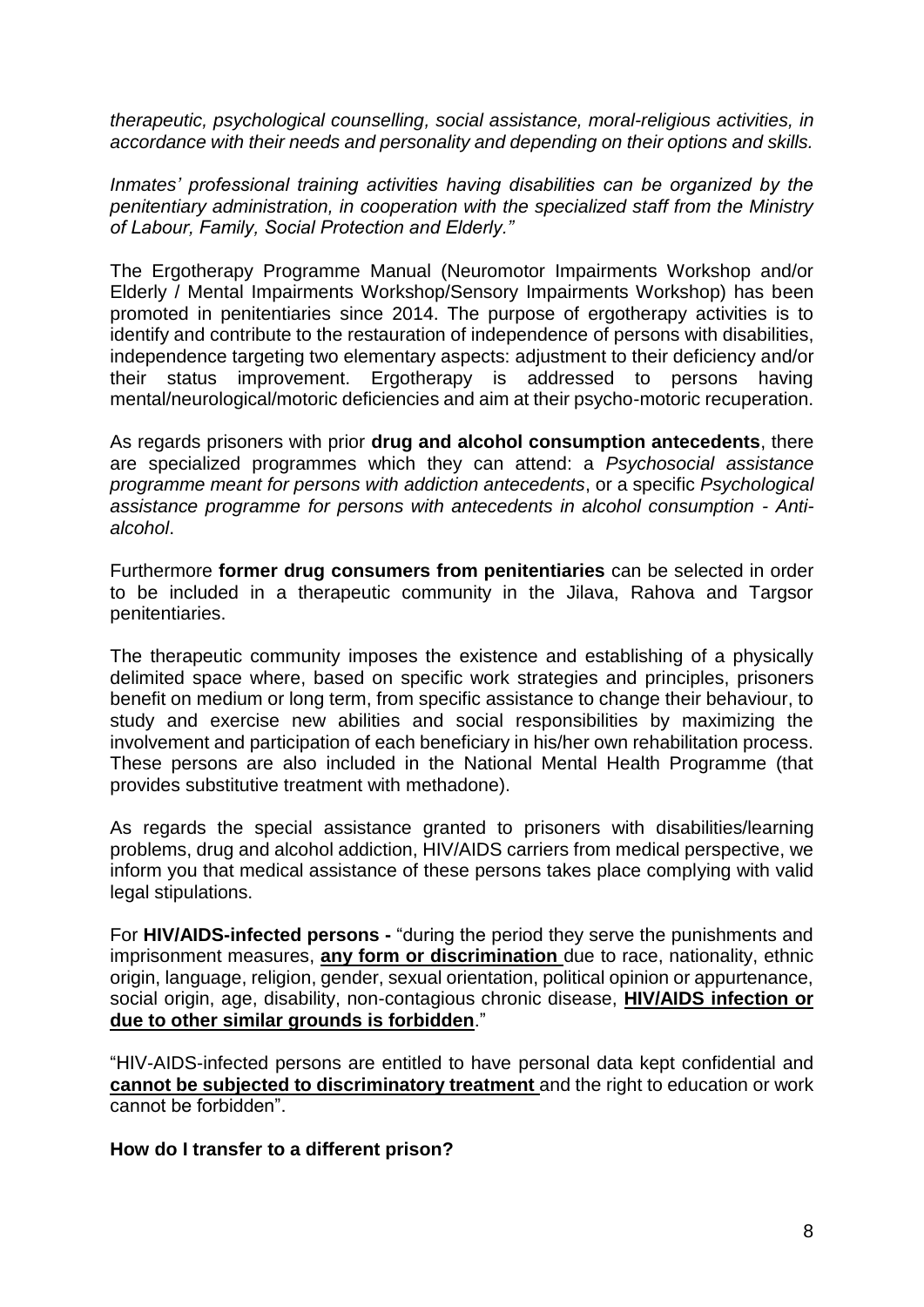The transfer of inmates into another penitentiary, as a result of provisional determination of enforcement conditions, is ordered by the penitentiary director, in accordance with the penitentiaries' classification based on a decision of the general director of the National Administration of Penitentiaries.

The transfer of inmates into another penitentiary, as a result of changes in determination or in the imprisonment enforcement conditions or due to other grounded reasons, will be ordered by the general director of the National Administration of Penitentiaries upon the board's recommendation (as stipulated in art. 32 of Law 254/2013) or upon the inmate's request, with the approval of this commission.

The transfer of inmates into another penitentiary, if necessary for the activity of a judicial body, is ordered, upon the judicial bodies' request, by the penitentiary director. If the transfer of convicts is requested by several judicial bodies during the same period of time, the temporary transfer is ordered by the general director of the National Administration of Penitentiaries.

**Temporary transfer**. The general director of the National Administration of Penitentiaries orders the temporary transfer of prisoners taking the following criteria into account:

- penal matters in which warrants for detention pending trial were issued against inmates;
- penal matters have priority over civil matters;
- courts have priority over other judicial bodies;
- the jurisdiction degree of the judicial body that instruments the matter;
- failure to transfer would seriously affect prosecution or trial.

When the convict receives a summons during a judicial proceedings triggered by him/her, if the convict submits an appeal against the initiation of such a judicial step, the convict's request not to acknowledge or withdraw the application will be send immediately, through the penitentiary's administration care, to the court or vested prosecution office.

The transfer of prisoners into centres or custody of detention pending trial functioning in the subordination of the Ministry of Internal Affairs, necessary for the activity of judicial bodies, is done with the approval of the penitentiary director and briefing of the imprisonment surveillance judge. The transfer period and motives are part of the letter written and signed, as the case may be, by the General Police Division of the City of Bucharest or the General Anticorruption Division, approved by the prosecutor. At the end of the period the prisoner is handed over to the penitentiary from where he was transferred.

It is forbidden to transfer into penitentiaries, for a period of more than 10 days, those persons who serve an educational measure to be committed into an educational centre or in a detention centre.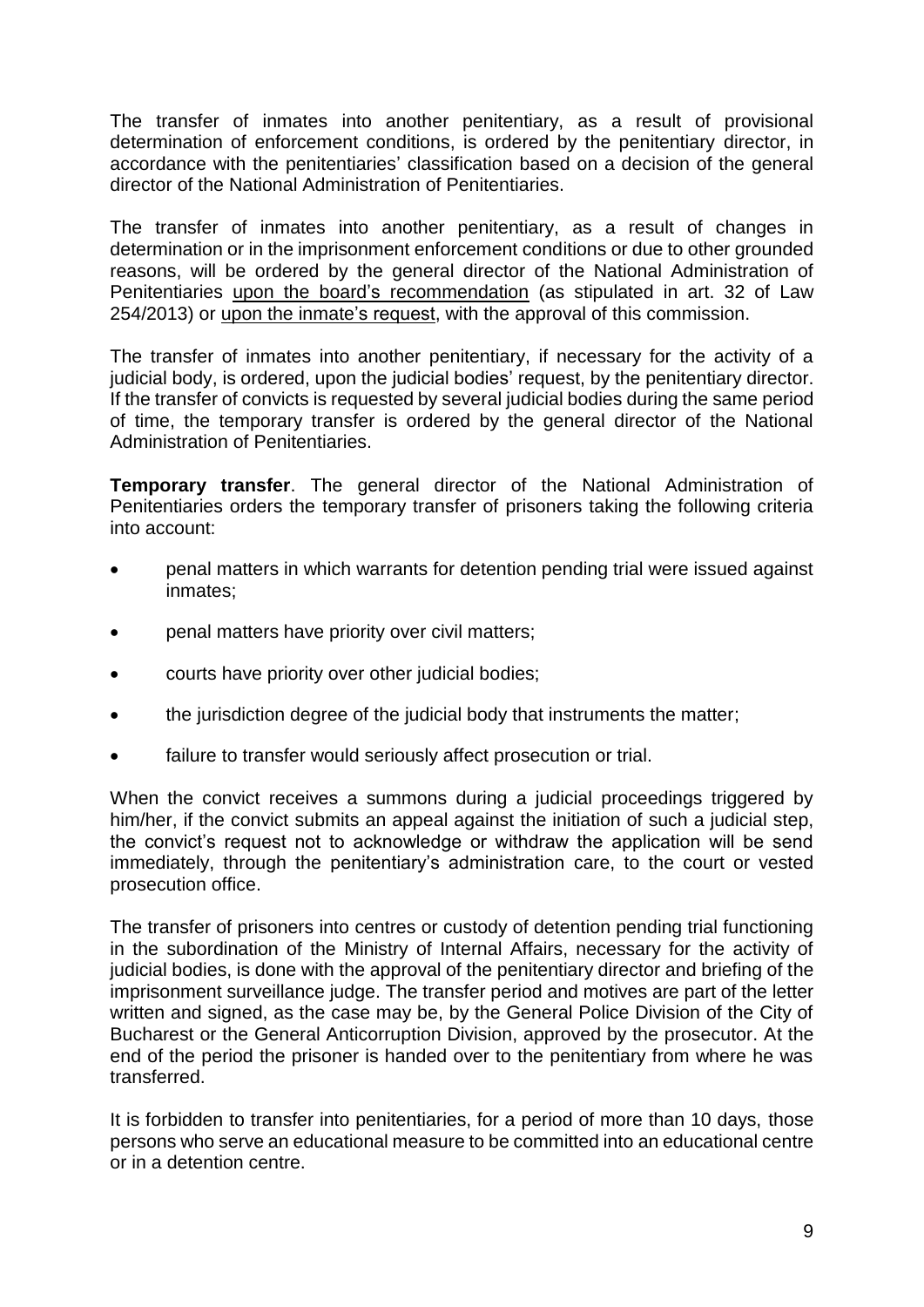If the legal accommodation capacity of a penitentiary is exceeded, its director has the obligation to inform the general director of the National Administration of Penitentiaries in order to transfer the convict to another penitentiary. The general director of the National Administration of Penitentiaries determines if the transfer is necessary, mentioning the penitentiaries where convicts are transferred to.

In order to be presented to judicial bodies, minors who are in detention pending trial can be transferred to special departments or detention pending trial in penitentiaries, for a period up to 10 days, being accommodated separately from persons of full age.

The **transfer of a committed person into another centre, for thorough reasons,** is ordered by the general director of the National Administration of Penitentiaries upon recommendation of the educational board or the commission (as stipulated in art. 146 of Law 254/2013) or upon request of the committed person, of the family or of his/her legal representative, with the approval of the educational board or commission.

If a committed person is decided to be transferred into another centre or into a detention and preventive custody centre, the appeal of the person to be transferred is urgently solved until the transfer order date by the imprisonment surveillance judge from the centre where the transfer was ordered from, prior to actually performing this transfer.

# **Parole**

The benefit of conditionally release is not a right of the convict, but his vocation and **only the competent court can appreciate in every case, if legal conditions are simultaneously fulfilled and if this benefit is timely and prudent for the convict**.

Convicts sentenced to imprisonment and to lifelong imprisonment can undergo an analysis in the conditionally release board if legal criteria are fulfilled.

The release on parole is granted according to the procedure stipulated in art. 587 of the Code of Penal Procedure, pursuant to art. 99 or art. 100 of the Penal Code, as the case may be, and to the stipulations of art. 97 of Law 254/2013, upon the convict's request or upon parole board recommendation.

The competence to decide on the board recommendation or convict's application, in favour of a parole, is incumbent **only to the court**.

*The conditionally release is granted only if there are thorough and sufficient reasons to justify the enforcement of this institution.*

In this sense, the board submits convict's parole recommendations, taking into account:

- a) the punishment fraction which was actually served and part of the punishment which is deemed to be served;
- b) the imprisonment enforcement regime to which the person was assigned to;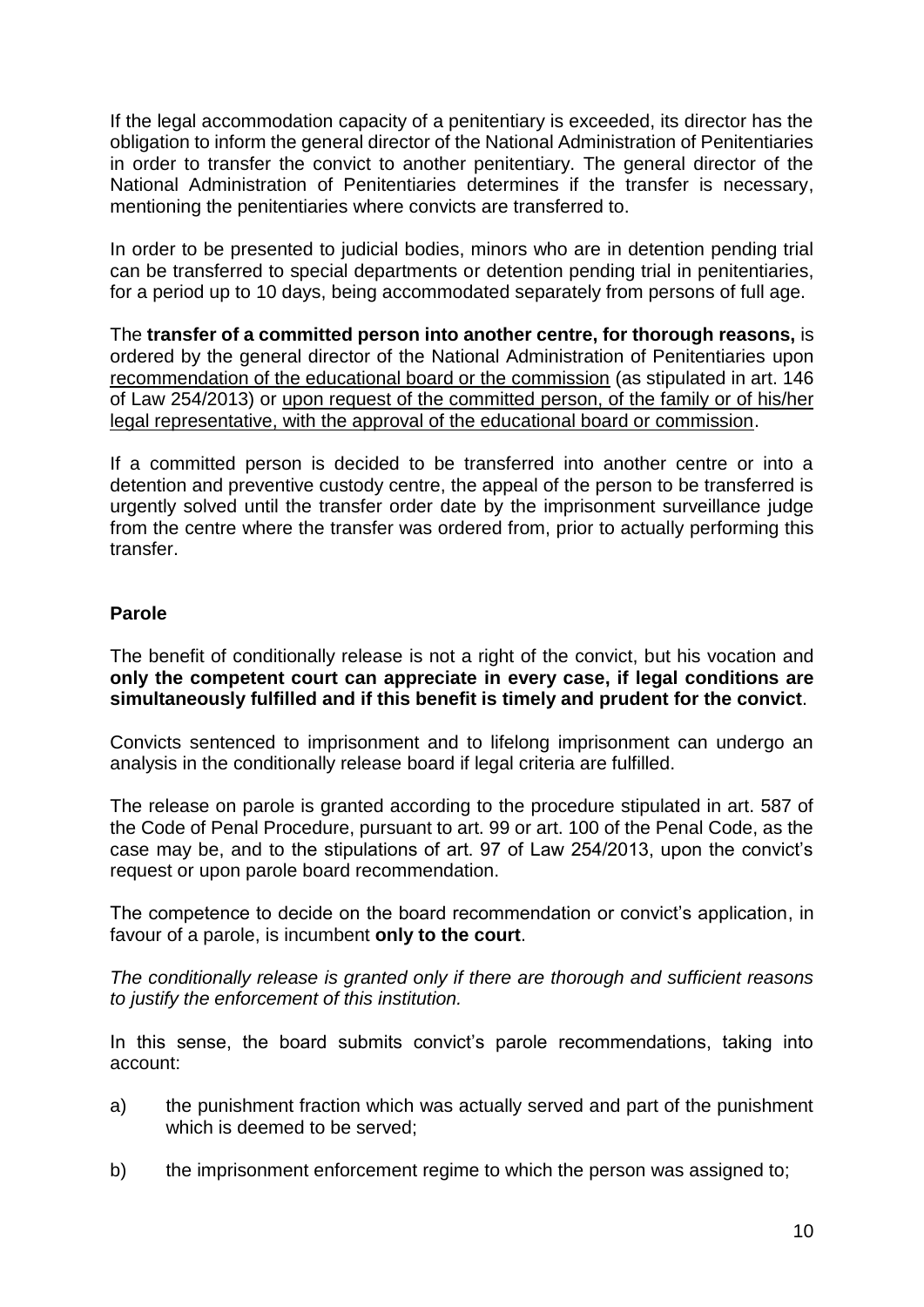- c) the fulfilment of civil obligations set forth with the conviction decision, unless proven that the person had no possibility to fulfil them;
- d) the convict's behaviour and his/her social reintegration efforts, especially within rendered labour, educational, moral-religious, cultural, therapeutic, psychological counselling, social assistance activities, school and professional trainings, entrusted responsibilities, granted rewards and enforced disciplinary sanctions.
- e) prior penal convictions.

In its activity, the board will also take into account results of enforcing standard activity evaluation instruments performed by prisoners, approved with a decision of the general director of the National Administration of Penitentiaries.

If the board deems that the reasons are insufficient or do not exist in order to justify parole, it decides to postpone the case of the person in question.

If the prisoner is not satisfied with the board decision, he can appeal to the district court in the territorial range of which the penitentiary under its custody is located, submitting a parole application. The convict can also submit an appeal at the competent law court against the solution of the first instance.

# **Probation**

Prisoners of full age are included, during their incarceration, in **educational, cultural, therapeutic, psychological counselling, social, moral-religious assistance, school and professional trainings with youngsters and persons of full age in detention**. Previously mentioned activities are accomplished by the penitentiaries' education and psychosocial services staff, with the attendance, as the case may be, of probation officers, volunteers, associations and foundations, as well as other civil society representatives. Prisoners are included in social and educational activities depending on their conviction duration, convict's behaviour, personality, risk degree, age, health condition, identified needs and social reintegration possibilities.

Young convicts are included, throughout their punishment execution, in special educational, psychological and social assistance programmes, depending on each one's age and personality. According to the laws, convicts are deemed to be youngsters if they did not turn 21. Special programmes are accomplished by the penitentiaries' educational and psychosocial assistance services, with the attendance of probation officers, volunteers, associations and foundations, as well as other civil society representatives.

Among the programmes carried out in the penitentiary by probation officers, in cooperation with the educational staff, there is also a Programme called "Reducing the risk of Relapse after Imprisonment (RRR)". This programme has been taking place since 2009 and is built on the principle of permanent cooperation between the